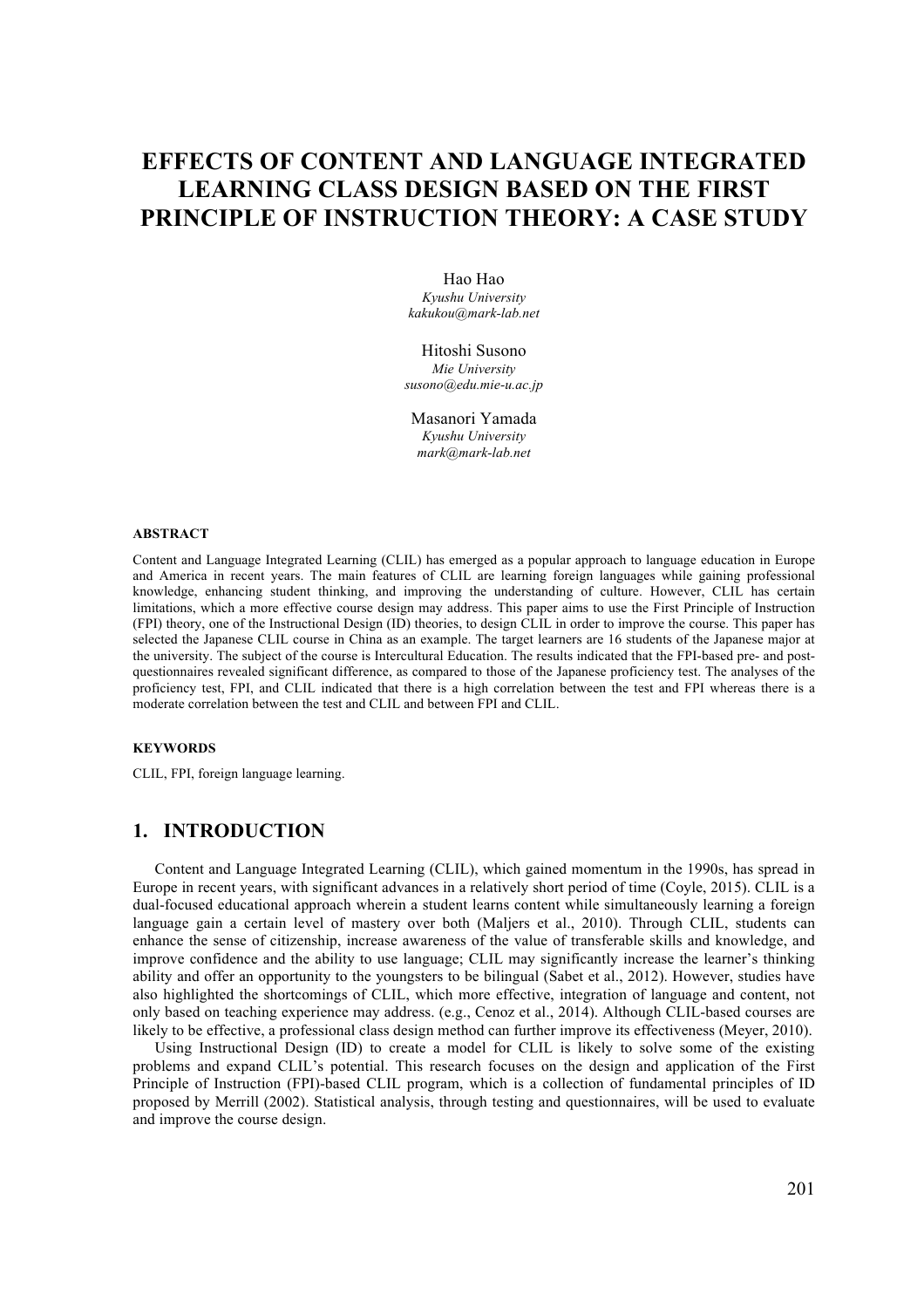### **2. LITERATURE REVIEW**

## **2.1 CLIL**

CLIL is defined as a dual-focused educational approach wherein a foreign language is used to learn and teach content and language (Coyle et al. 2010). CLIL primarily has two features, a Conceptual Framework (4Cs), and five dimensions, displayed in Table 1. In 2005, the European Union (EU) formally recognized CLIL as a cross--curriculum class format (European Commission, 2005). Extensive research has proven that CLIL has improved the learning motivation, and professional performance, and language skills of the students. CLIL and non-CLIL students have different attitudes towards their mother tongue and second language, which may cause differences in their learning motivation (Sylvén, 2015). In a CLIL lesson, the use of foreign language learning strategies as well as geography-related content was facilitated and improved, at the same time, reading skills, lexicon, satisfaction and collaboration were enhanced (Dourda et al., 2014).

An effective integration and balance of content and language in a CLIL course will greatly influence learning. For example, if students are unable to comprehend what the teacher says, they cannot effectively grasp the content. Although CLIL has made significant progress in the last 20 years, it is also necessary to identify methods to continuously innovate CLIL (Dooly et al., 2015). In the current research, CLIL characteristics are employed to improve the quality and design of a class. (Meyer, 2010). So far, there seems to be no unified and effective way to design CLIL courses. In Thailand, researchers used design manuals to help teachers complete CLIL courses, as practice (Kewara, 2017). In this study, we expect to use ID to design CLIL courses, so as to stimulate more potential of CLIL and provide a possible way to design CLIL.

Table 1. The 2 Features (2F), 4Cs, and 5 Dimensions (5D) of CLIL (Coyle et al., 2010)

| 2 Features   | 2F-1. Integrating language and content and 2F-2. Flexibility to society and culture           |  |  |  |  |
|--------------|-----------------------------------------------------------------------------------------------|--|--|--|--|
| 4Cs          | 4C-1.Contents, 4C-2.Communication, 4C-3.Cognition, and 4C-4.Culture                           |  |  |  |  |
| 5 Dimensions | 5D-1. Progression in knowledge, 5D-2. Skills and understanding of content,                    |  |  |  |  |
|              | 5D-3. Engagement in higher order cognitive processing, 5D-4. Interaction in the communicative |  |  |  |  |
|              | context, and 5D-5. Development of appropriate communication skills, and acquisition of a      |  |  |  |  |
|              | deepening intercultural awareness                                                             |  |  |  |  |

## **2.2 FPI**

In 2002, Merrill advocated the First Principles of Instruction (FPI), which was based on existing ID theories and models. According to FPI, learning is promoted when: (a) learners are engaged in solving real-world problems, (b) existing knowledge becomes the foundation for new knowledge, (c) new knowledge is necessary to demonstrate to the learner, (d) new knowledge is applied by the learner and (e) new knowledge is incorporated into the learner's world (Merrill, 2002).

FPI was intended to identify universal principles of instruction that are common to various ID theories (Cropper et al., 2009). These include: (1) Star Legacy by the Vanderbilt Learning Technology Center, a software shell for instruction (Schwartz et al., 1999); (2) 4-Mat model used by teachers in K-12 education, which is divided into McCarthy (1996); (3) Instructional Episodes describing an instructional episode consisting of three major phases: (a) activation, (b) instructional, and (c) feedback, for supporting instruction rather than a theory (Andre, 1997); (4) Multiple Approaches to Understanding emphasizing the understanding of content rather than problem solving (Gardener, 1999); (5) Collaborative Problem Solving, which is just an extensive list of guidelines, organized under nine process activities: (a) Build readiness, (b) Form and normal groups, (c) Determine a preliminary definition, (d) Define and assign roles, (e) Engage in an iterative collaborative problem solving process, (f) Finalize the solution or project, (g) Synthesize and reflect, (h) Assess products and processes, and (i) Provide closure (Nelson, 1999). (6) Constructivist Learning Environments, which emphasizes problem solving and includes four phases; (a) Attention, (b) Demonstration, (c) Application, and (d) Integration (Jonassen, 1999); and (7) Learning by Doing, which is clearly problemcentered with a very strong emphasis on the application (Schank et al., 1999).

FPI uses cognitive strategy directly and indirectly through intrinsic goal orientation (Lee et al., 2016). In another study, the experimental group using FPI indicated a significant difference between pre- and post-tests at the remembering level and was more confident in solving future problems (Gardner, 2011). FPI is also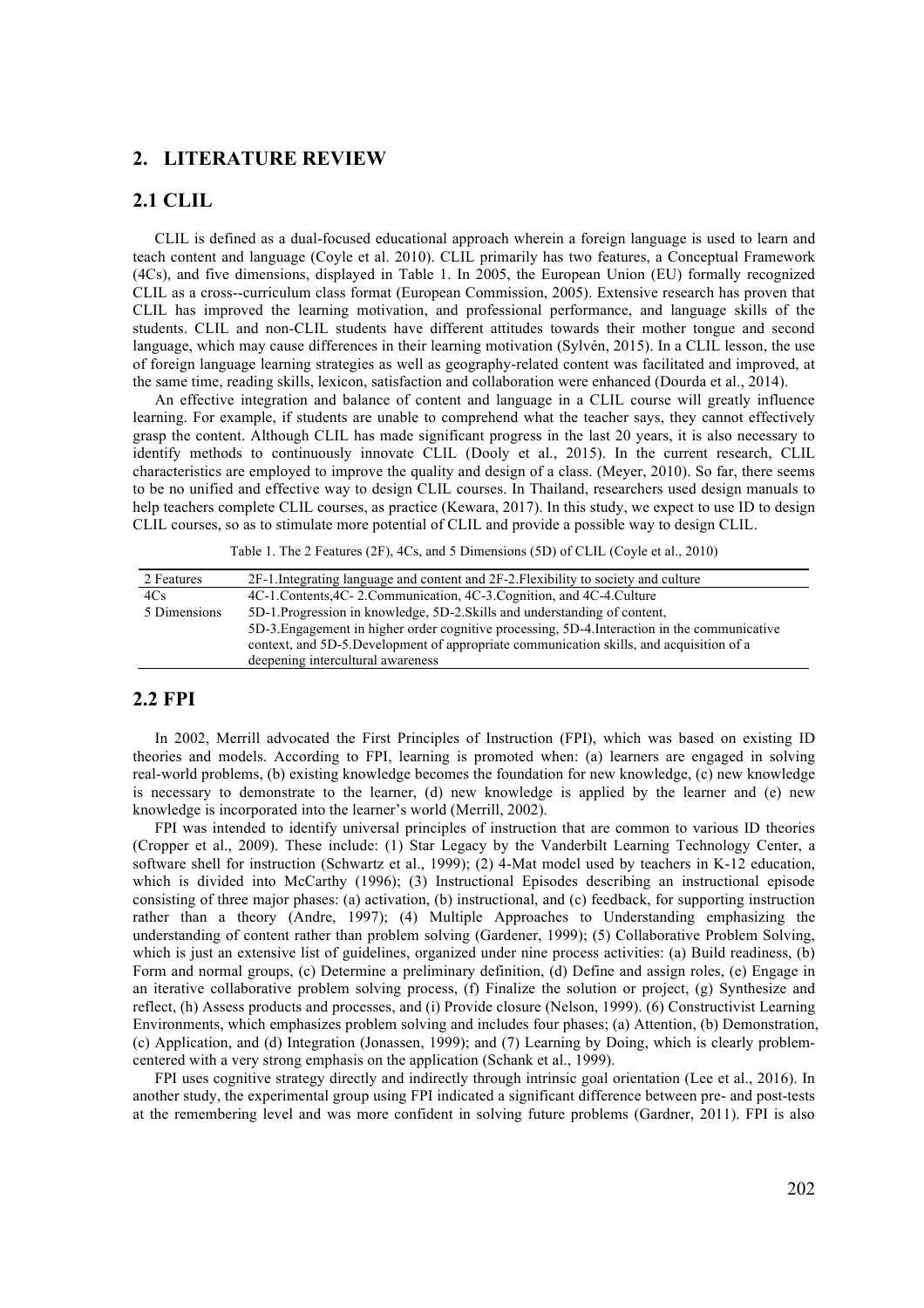used to design learning software, which provides a teaching framework for software design (DeWittet al., 2013). Other study has shown that students in biology courses designed with FPI as a framework have better remember level in final exams than students in traditional courses. (Gardner et al., 2017).It can be seen from the preliminary study that FPI has strong universality, using an FPI-based CLIL class is likely to improve the composition of the CLIL and address the issues in the current CLIL research.

# **3. METHOD**

# **3.1 Course design**

| FPI Strategy level |                     | Content of Lesson 1                                                                  | Elements of CLIL         |  |
|--------------------|---------------------|--------------------------------------------------------------------------------------|--------------------------|--|
|                    |                     |                                                                                      | (Table1)                 |  |
| Level 0            | Information         | Explain the definition of the Johari window and self-disclosure.                     | 4C-1, 5D-1, 2F-1         |  |
| $1-a$              |                     | Teach in Japanese.                                                                   |                          |  |
| Level 1            | Demonstration       | Teacher to introduce herself first.                                                  |                          |  |
| $1-a, 1-b,$        | A. Consistent       | Present the topic of the day. There are four learning activities                     | $4C-2$                   |  |
| $2 - 1 - c$        |                     | from low to high throughout the lesson.                                              |                          |  |
| $3-b$              | <b>B.</b> Guidance  | The teacher first introduces herself and provides real-life                          | $2F-2$                   |  |
|                    |                     | examples consistent with the subject. She then introduces the                        |                          |  |
|                    |                     | social and personal etiquettes that are followed by the Japanese                     |                          |  |
|                    |                     | society.                                                                             |                          |  |
| $3-c$              | C. Multimedia       | Use PowerPoint and pictures to present information. The course                       | $4C-4$                   |  |
|                    |                     | materials were uploaded to the Moodle, and the students                              |                          |  |
|                    |                     | submitted their comments online at the end of the day.                               |                          |  |
| Level 2            | Application         | Students introduce themselves. Discuss self-disclosure and                           | 5D-2, 5D-5               |  |
| $4-a$              |                     | analyze their own type.                                                              |                          |  |
| $1-a$              | A. Consistent       | Students use the principles of the Johari window and                                 | $5D-2$                   |  |
| $2-b$              |                     | self-disclosure given to reintroduce themselves.                                     |                          |  |
| $4-b$              | B. Feedback         | Students were given feedback on discussion.                                          |                          |  |
| $4-b$              | C. Coaching         | The students were given hints about problems they were unable                        |                          |  |
|                    |                     | to understand during the discussion.                                                 |                          |  |
| Level 3            | Task-Centered       | Give three different levels of self-introduction.                                    | $5D-3$                   |  |
| $4-c$              |                     |                                                                                      |                          |  |
| $2-a$              | A. Activation       | Utilize the learned knowledge to evaluate the teacher's                              | $4C-3$                   |  |
| $2-b$              |                     | self-introduction.                                                                   |                          |  |
| $2-c$              | <b>B.</b> Structure | In addition to standing up and introducing themselves, there                         |                          |  |
|                    |                     | were other challenging activities. First, introducing themselves                     |                          |  |
|                    |                     | to the person next to them. Following which students stood in                        |                          |  |
|                    |                     | two columns and introduced themselves to the person opposite                         |                          |  |
|                    |                     | them.                                                                                |                          |  |
| $5-b$              | C. Integration      | Rethink how to appropriately introduce themselves                                    | $4C-3$                   |  |
|                    |                     | in diverse scenarios. Reflect on their self-disclosure and                           |                          |  |
|                    |                     | compatibility with others in the future.                                             |                          |  |
| $5-a$              |                     | D. Peer-Collaboratio Discuss in groups, exchange views, and then speak to the class. | $4C-2$ , $4C-3$ , $5D-4$ |  |
| $5-c$              | and Peer-Critique   |                                                                                      |                          |  |

Table2. The relationship between the content of each class and the elements of FPI and CLIL

\*The code "1-a" in the level column indicates the number of stages in the five stages of FPI. The five stages of FPI are as follows: 1.Task-Centered-a. Show task, b. Task level, and c. Problem progression; 2. Activation-a. Previous experience, b. New experience, and c. Structure; 3. Demonstration-a. Demonstration consistency, b. Learner guidance, and c. Relevant media; 4.Application—a. Practice consistency, b. Diminishing coaching, c. Varied problems; and 5. Integration- a. Watch me, b. Reflection, c. Creation

We first determined the content and learning objectives of the course depending on the elements of CLIL. Subsequently, we used FPI to design the content. The goals of this course are as follows, 1. Identify-personal communication styles, 2. Understand multicultural and 3. Improve language and communication skills.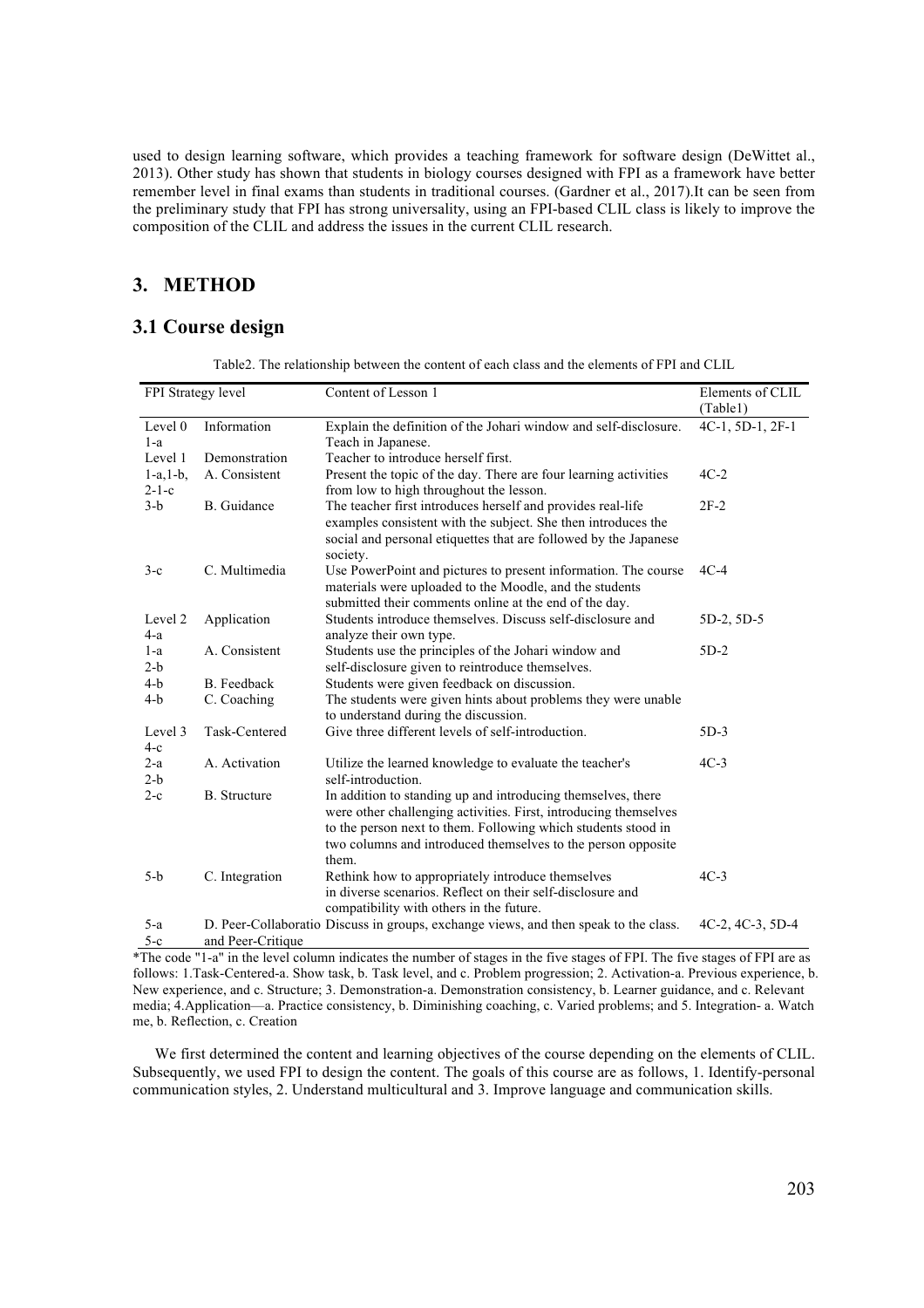The course covers the following along with cognitive exercise: 1. What is myself?, 2. Image and stereotype, 3. Meeting people, 4. Difference in values, and 5. Moving toward a multi-cultural symbiosis. In addition, the course content, taught only in Japan, covered Japanese etiquettes. We designed the FPI-based checklist to facilitate the design of and control the content, displayed in Table 2. The practice used Moodle at the end of every day to check and comment on the contents. In recent years, research is being conducted on the application of multimedia (as an essential FPI element) and information and communications technologies (ICT) in a class. In this study, we used the open-source solutions, Modular Object-Oriented Dynamic Learning Environment (Moodle), which is widely considered to be user-friendly in higher education (Paulsen, 2003).

### **3.2 Subjects**

The participants were 16 junior Japanese language learners at the University in Republic of China. Among them, ten learners study at the N1 level of the Japanese-Language Proficiency Test (JLPT), five learners at the N2 level of JLPT, and one learner is without a determined level. The learners learned about intercultural education in five days for a total of 15 hours. The course, which was taught in Japanese, commenced with a pre-test and pre-questionnaire and ended with the post-test and post-questionnaire. The test comprised N1 and N2 of the JLPT, while the questionnaire was FPI based (see Appendix 1).

#### **3.3 Data collection and analysis**

The course lasted for 15 hours over five days. We conducted the pre- and pre-tests and FPI-based pre- and post-questionnaire in this course. Leaners were required to answer the pre-questionnaire before taking this class, and post-one at the end of this course. The post-questionnaire comprised questions about FPI and CLIL. The test included N1 and N2 of the JLPT, including six reading and two listening questions. Each N1 question was scored at two points, while N2 was scored at one point, totaling twelve points. The FPI-based questionnaire included 21 questions. Application contained five questions, while the remaining Task-Centered, Activation, Demonstration, and Integration comprised four questions. CLIL based questionnaire included seven questions, three questions for Content, one for Communication, one for Cognition, and two for Culture, and one about the Moodle. At the end of the course, a questionnaire was conducted on CLIL with one question about the Moodle. The qualitative analysis data was conducted using IBM SPSS Statistics 24.0.

### **4. RESULTS**

Consequently, descriptive statistics and Wilcoxon signed - rank sum test analysis on the test data determined the distribution between the pre- and post-tests, pre- and post-questionnaires. Analysis of the FPI-based questionnaire, revealed that the post-questionnaire (Mean 89.38, Median 90.00, Standard Deviation (SD) 8.53, N=16) average was higher than that of the pre-questionnaire (Mean 74.94, Median 74.50, SD 6.65, N=16). Additionally, a significant difference  $(p=0.001)$  was noted in the distribution of the questionnaire. Similarly, the post-test average score was higher than that of the pre-test, although the results did not reveal any significant difference (See Table3).

Table3. The descriptive statistics of test (N=16)

|           | Mean | Median | SD   |  |
|-----------|------|--------|------|--|
| Pre-test  | 8.56 | 8.00   | 2.10 |  |
| Post-test | 9.00 | 9.50   | 3.12 |  |

Subsequently, we used Spearman's rank correlation coefficient method to detect the correlation between each element of FPI and CLIL and the test scores. We added the scores of the problems under each of the FPI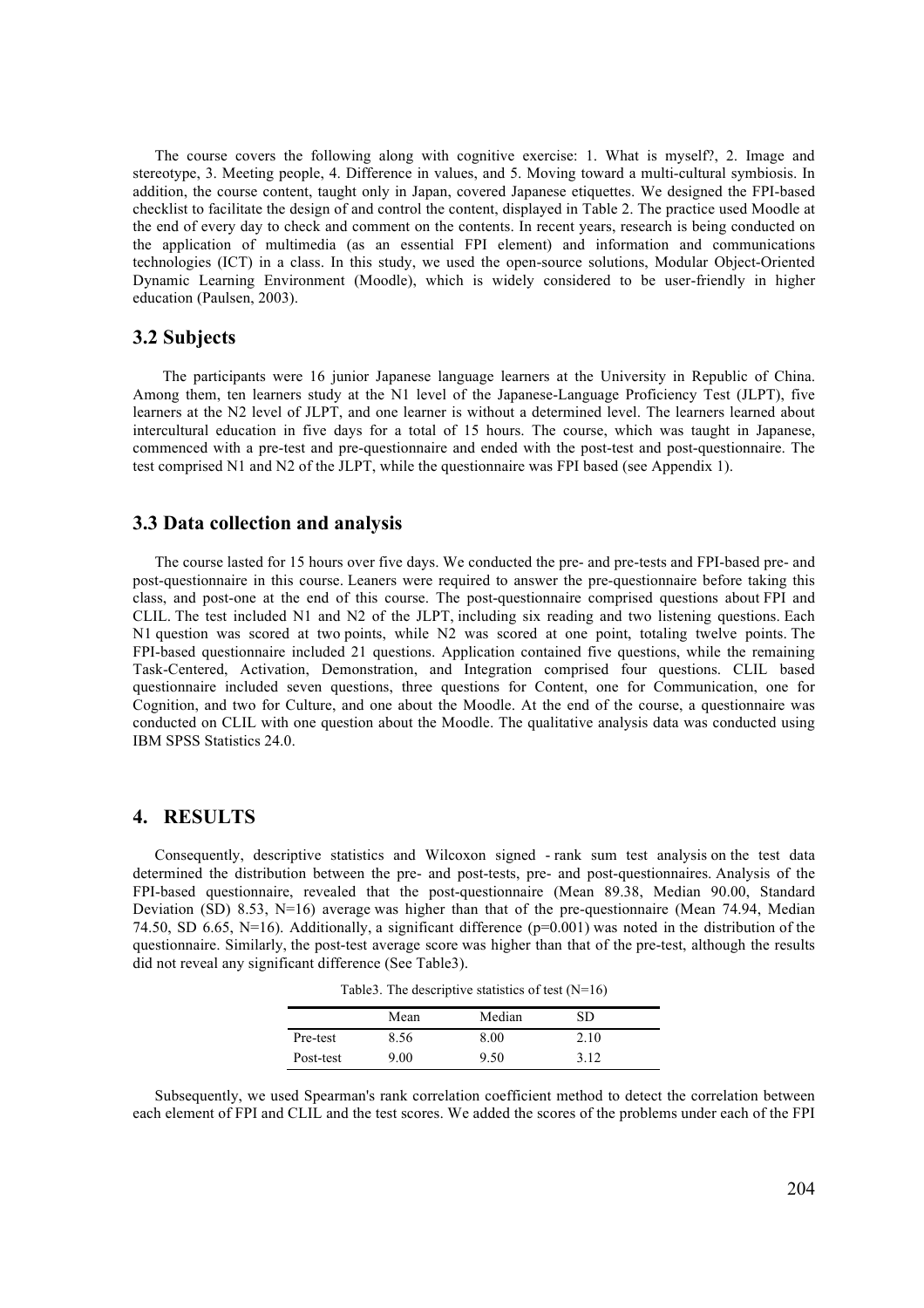and CLIL elements, and the correlation analysis was carried out with the difference of test scores. Correlations among variables are presented in Table 4. A strong correlation was noticed between test scores and FPI,  $p=.97**$ ,  $p < .01$ ; test scores and Activation,  $p=.72**$ ,  $p < .01$ ; test scores and Demonstration,  $p=.57^*$ ,  $p < .05$ ; and test scores and Application,  $p=.67^{**}$ ,  $p < .01$ . A strong correlation was observed between test scores and CLIL,  $p=.69**$ ,  $p \lt .01$ ; test scores and Contents,  $p=.68**$ ,  $p \lt .01$ ; and test scores and Culture,  $p=.57^*$ ,  $p\leq .05$ . A correlation also existed between the FPI and CLIL,  $p=.62^{**}$ ,  $p\leq .01$ ; FPI and Contents,  $p=.60^*$ ,  $p \le .05$ ; and FPI and Culture,  $p=.56^*$ ,  $p \le .05$ . Activation and CLIL were correlated,  $p=0.55^*$ , p<.05; Activation and Culture,  $p=0.51^*$ , p<.05; and Demonstration and Contents,  $p=0.50^*$ , p<.05. Moodle and Task-Center displayed no correlation with any variables.

|               | Test<br>scores | All of FPI | Task-<br>Centered | Activation | Demonstrati- Application<br>on |         | Integration | Moodle |
|---------------|----------------|------------|-------------------|------------|--------------------------------|---------|-------------|--------|
| Test scores   |                | $97**$     | .19               | $.72**$    | $.57*$                         | $.67**$ | .27         |        |
| All of CLIL   | $69**$         | $.62**$    | .14               | $.55*$     | .30                            | .44     | $-.04$      | .12    |
| Contents      | $.68**$        | $.60*$     | .09               | .48        | $.50*$                         | .46     | .04         | .14    |
| Communication | .12            | .12        | $-.14$            | .07        | $-.17$                         | .31     | $-.02$      | $-.16$ |
| Cognition     | .31            | .31        | $-.32$            | .31        | .45                            | .28     | $-.27$      | .36    |
| Culture       | $.57*$         | $.56*$     | .27               | $.51*$     | .28                            | .24     | .04         | .28    |
| Moodle        | $-.20$         | $-24$      | $-.04$            | .00        | .09                            | $-.18$  | $-.23$      |        |

Table4. Correlations among FPI, CLIL and test scores

\* p  $\lt$  .05. \*\* p  $\lt$  .01.

#### **5. DISCUSSION**

Data analysis of FPI-based questionnaire revealed that the average of post-questionnaire was not only higher than the pre-questionnaire but also significantly different. Further, a strong correlation was observed between FPI and CLIL. Thus, in addition to CLIL, FPI can be used as a tool for improving courses and the learning model of flipped classroom; the study indicates that the FPI provides teachers with a way to re-examine the existing teaching models (Hoffman,2014).

In terms of language learning, although the average score of the post-test is higher than that of pre-test, there is no significant difference after statistical analysis. This could be because the test was based on JLPT, and it is difficult to improve a learner's language ability in a short time. However, Dourda et al. (2014) have indicated that in the geographical CLIL class of primary school, the students' geographical performance and the vocabulary and reading ability of foreign languages improved significantly.

Although the pre- and post-test scores did not indicate a significant performance, the test scores were strongly correlated with the FPI and CLIL. In the correlation analysis of the various elements of FPI, a strong correlation was observed between the test scores and Activation, Demonstration, and Application, respectively. Without these three elements, the test scores between the Integration presented no correlation. In the construction strategy of FPI, Integration is at a high strategic level, and it is challenging and relatively difficult to integrate these elements into the curriculum (Merrill, 2013). Test scores and Integration indicated no correlation. In the analysis of the elements of CLIL, test scores and Content and Culture revealed a strong correlation, while Cognition and Communication displayed no correlation. We speculate that such a conclusion could be a result of FPI-based curriculum design without emphasizing the elements of CLIL. However, as the course content involves cultural exchange, there is a correlation between the test scores and Content and Culture.

## **6. CONCLUSIONS AND FUTURE STUDIES**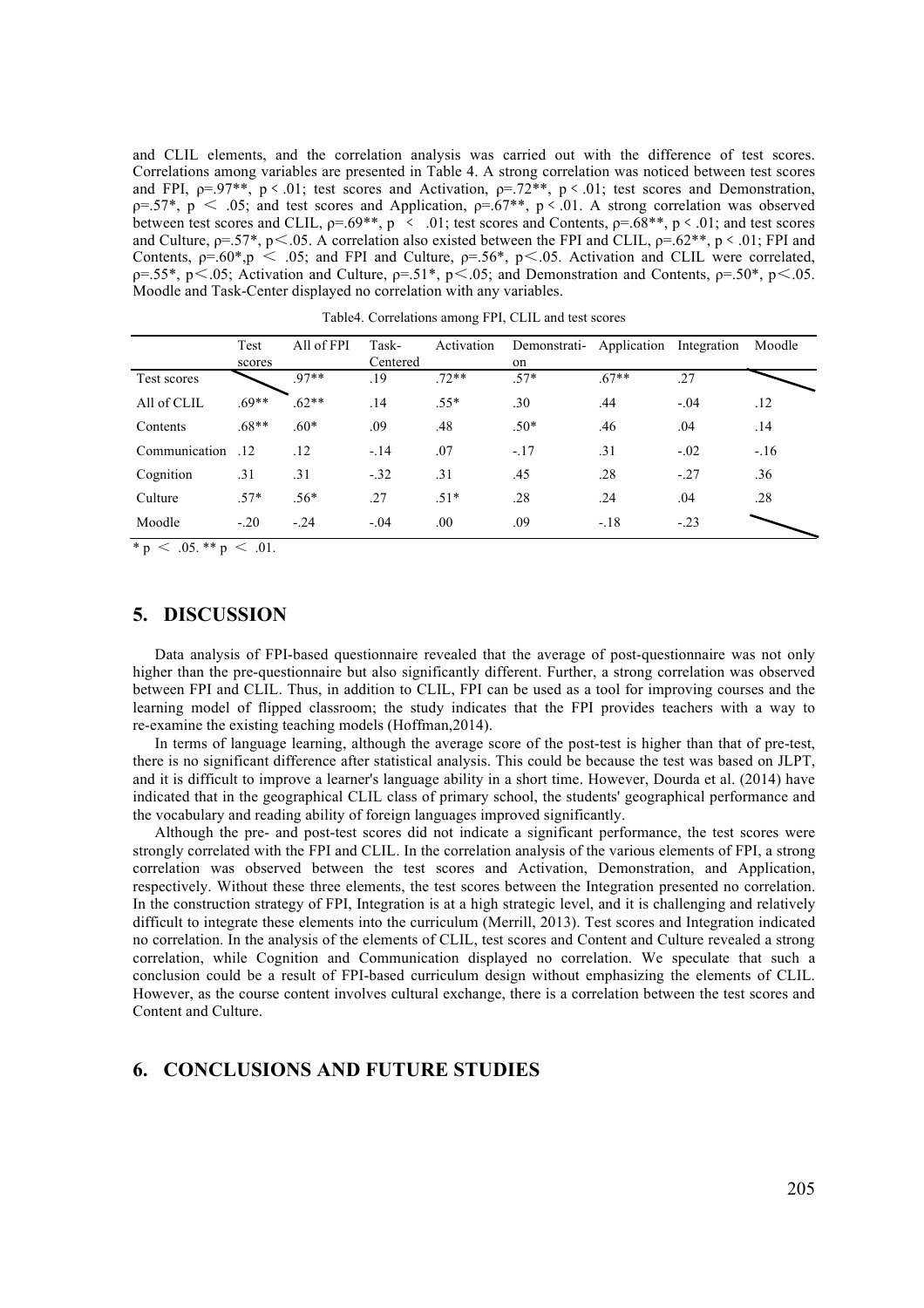In this study, we designed FPI-based CLIL courses. Moreover, there was a significant difference in the questionnaire about FPI. Although the test scores were not significant, there was a strong correlation between FPI and CLIL. FPI-based CLIL courses are likely to address the problems raised by previous studies.

There are a few limitations to this study. Since there is no accurate measurement of FPI scale, the questionnaire used in this practice was designed by referring to the questionnaire of other ID theories; hence, it is necessary to improve the reliability of the questionnaire. In the descriptive statistics, the SD value of test scores is large, indicating that there is an obviously personal difference between students. In future research, it is necessary to study the reasons for the differences between students. In addition, this study considered the JLPT, and did not involve teaching content. In upcoming studies, teaching content should be added to the test. In terms of correlation, we can interview the students and use qualitative analysis to discuss the cause of the correlations. Although Moodle was used in practice, it was limited to uploading learning materials and submitting homework. Timely feedback was not given after submission. Other functions of the Moodle collaboration tools should be used in future studies. Collaboration tools such as teleconference seem to be effective on language proficiency (e.g., Yamada and Kitamura, 2011; Goda et al, 2014). There are only 16 samples in this study, and the analysis results are not widely applicable. In the following study, the number of samples will be continuously increased to enhance the credibility of the data.

## **ACKNOWLEDGEMENT**

This research was partially supported by JSPS Grant-in-aid for Scientific Research(S) (B) JP16H03080, and the Qdai-jump Research (QR) Program of Kyushu University.

## **REFERENCES**

- Cenoz, J. & F. Genesee, et al., 2014. Critical Analysis of CLIL: Taking Stock and Looking Forward. *Applied Linguistics,* Vol.35, No.3,pp 243-262.
- Coyle, D., Hood, P., & Marsh, D., 2010. *CLIL: Content and language integrated learning.* Cambridge University Press, England, Cambridge.
- Dooly, M., & Masats, D., 2015. A critical appraisal of foreign language research in content and language integrated learning, young language learners, and technology-enhanced language learning published in Spain (2003–2012). *Language Teaching*, Vol.48, No.3,pp 343-372.
- DeWitt, D., Siraj, S., Alias, N., & Leng, C. H., 2013. Retrospective Evaluation of a Collaborative Learning Science Module: The Users' Perspective*. Malaysian Online Journal of Educational Technology*, Vol. 1, No. 2,pp 33-43.
- Dourda, K., Bratitsis, T., Griva, E., & Papadopoulou, P., 2014. Content and language integrated learning through an online game in primary school: a case study. *Electronic Journal of e-Learning*, Vol.12, No. 3,pp 243-258.
- European Commission, 2005, *Education and Culture at a glance*, European Commission, Brussels.
- Gardner, J., 2011. Testing the efficacy of Merrill's First Principles of Instruction in improving student performance in introductory biology courses. *Unpublished doctoral dissertation*. Utah State University, Logan, Utah.
- Gardner, J., & Belland, B. R., 2017. Problem-Centered Supplemental Instruction in Biology: Influence on Content Recall, Content Understanding, and Problem Solving Ability. *Journal of Science Education and Technology*, Vol.26, No.4, pp 383-393
- Goda, Y., Yamada, M., Matsukawa, H., Hata, K., & Yasunami, S., 2014. Conversation with a chatbot before an online EFL group discussion and the effects on critical thinking, The Journal of Information and Systems in Education, Vol.13, No.1, pp. 1-7, 10.12937/ejsise.13.1
- Kewara, P., 2017. Phrasebook: a Way out for CLIL Teachers in Thailand. *Latin American Journal of Content and Language Integrated Learning*, Vol.10, No.1,pp 49-73.
- Hoffman, E. S., 2014. Beyond the flipped classroom: Redesigning a research methods course for e3 instruction. *Contemporary Issues in Education Research (Online)*, Vol.7, No.1,pp51-62
- Paulsen, M., 2003. Experiences with Learning Management Systems in 113 European Institutions. *Educational Technology & Society*, Vol.6, No.4,pp 134-148.
- Lee, S. & T. A. Koszalka, 2016. Course-level implementation of First Principles, goal orientations, and cognitive engagement: a multilevel mediation model. *Asia Pacific Education Review,* Vol.17, No.2,pp 365-375.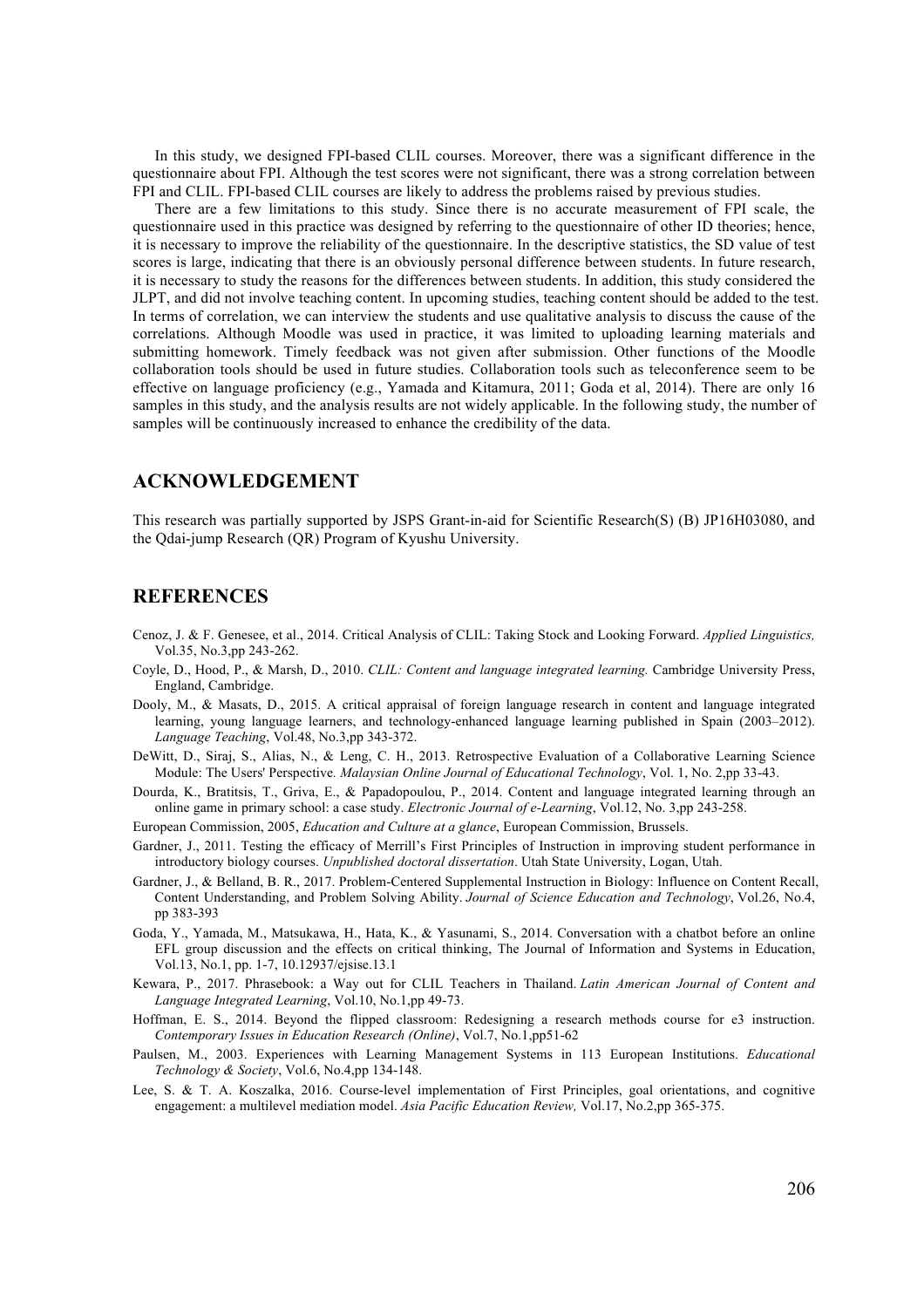- Maljers, A., Marsh, D., Wolff, D., Genesee, F., Frigols-Martín, M., & Mehisto, P., 2010. *Diverse Contexts-Converging Goals: CLIL in Europe*, Peter Lang, Frankfurt.
- Merrill, M. D., 2002. First principles of instruction. *Educational Technology Research and Development,* Vol.50, No.3, pp 43-59
- Merrill, M. D., 2012. *First Principles of Instruction*, John Wiley & Sons, NJ
- Meyer, O., 2010. Introducing the CLIL-pyramid: key strategies and principles for quality CLIL planning and teaching. *Basic Issues in EFL-Teaching and Learning*, Winter, Heidelberg.
- Sabet, M. K. & N. Sadeh, 2012. CLIL European-Led Projects and Their Implications for Iranian EFL Context. *English Language Teaching,* Vol.5, No.9,pp 88-94
- Sylvén, L. K., 2015. CLIL and non-CLIL students' beliefs about language. *Studies in Second Language Learning and Teaching,* Vol.5 No.2,pp 251-272.
- Yamada, M., & Kitamura, S., 2011. The role of social presence in interactive learning with social software. In B. White, I. King, & P. Tsang (Eds.), Social Media Tools and Platforms in Learning Environments: Present and Future (pp.325-335). Heidelberg, Germany: Springer.

Appendix 1. The questions of FPI questionnaire Task-Centered

- 1. Where you given a specific task in this class?
- 2. Are you interested in this lesson?
- 3. Did the teacher tell you about the role of the task in this course?
- 4. Did you feel that the composition of this course changed from simple to complicated? Activation
- 1. Were you able to recall your past experience in this course?
- 2. Did you relate the past experience to the new knowledge?
- 3. Did you use the past experience in this class?
- 4. Through this lesson, did you structure the past experience and new knowledge? Demonstration
- 1. Did the teacher give examples during the class?
- 2. Was the example given by the teacher consistent with the learning content?
- 3. Did the teacher give a proper explanation when giving examples?
- 4. Was there a proper use of multimedia in the course? Application
- 1. Was the new knowledge applied in class?
- 2. Were group activities aligned with the learning objectives of the course?
- 3. Did the teacher give appropriate guidance and feedback?
- 4. Did you feel that as your abilities improve, your teacher's guidance diminishes?

5. Did you feel that the topic of group activities has gradually changed from a single problem to a complex one?

#### Integration

- 1. Do you think what you learn in this class can be applied to your life?
- 2. Is the knowledge you have learned visible to others?
- 3. Did you do any reflection in class?
- 4. Have you ever thought about how to apply what you have learned in a creative way?

Appendix 2. The questions of CLIL questionnaire

- 1. Do you think the learning objectives of this course are clear?
- 2. Do you understand the content of the course?
- 3. Have you built your own knowledge system through this course?
- 4. Does this course deepen your understanding of the Japanese culture?